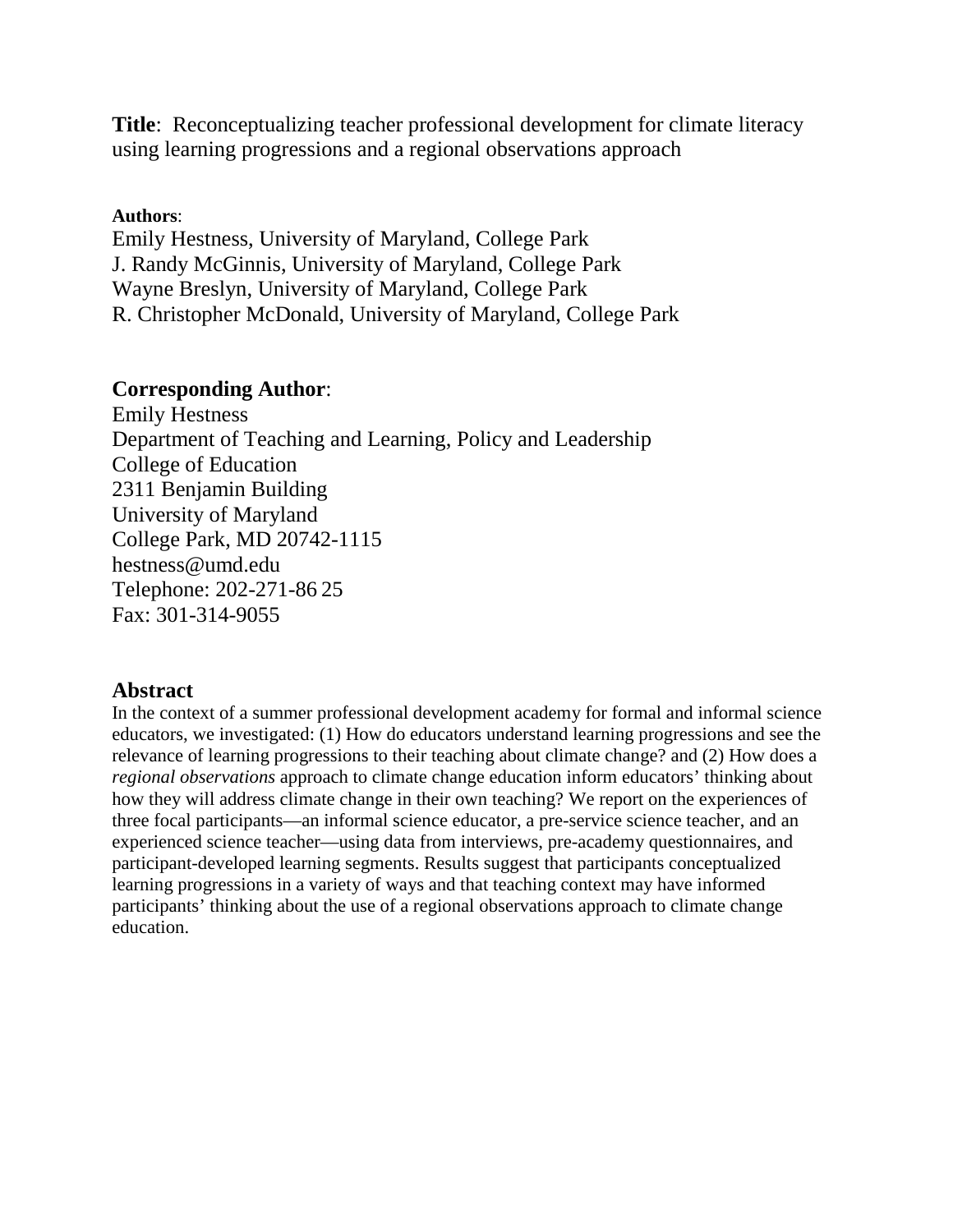## **Introduction**

As global climate change becomes an increasingly salient topic in environmental education, there is a growing need to examine professional development practices that can prepare educators to address the topic in their teaching. The 2013 release of the Next Generation Science Standards (Achieve, 2013) marks the first set of U.S. national science standards to explicitly address climate change. The NGSS have garnered increased attention for climate change education and have the potential to catalyze climate change education efforts in the years to come. While the NGSS are founded upon learning progressions theory, limited attention has been afforded to engaging educators in examining the utility of learning progressions for gaining insight into student understanding.

Our study investigates a model of professional development for informal and formal science educators. Specifically, we focus on the inclusion of learning progressions in a professional development academy on climate change and its regionally-relevant impacts.

#### **Background**

*Learning progressions.* Learning progressions (LPs) provide a rich framework for understanding when and how students can learn about climate change at various levels (Mohan, Chen, & Anderson, 2009). Smith, Wiser, Anderson, Krajcik, and Coppola (2004) describe LP pedagogy as where "big ideas can be understood in progressively more sophisticated ways as students gain in cognitive abilities and experiences with phenomena and representations" (p.5). The LP starts with a Lower Anchor (representing the understanding of a typical fourth grade school student) and ends with an Upper Anchor (representing the standards that society would want a high school student to meet upon graduation). In the climate science academy, the idea of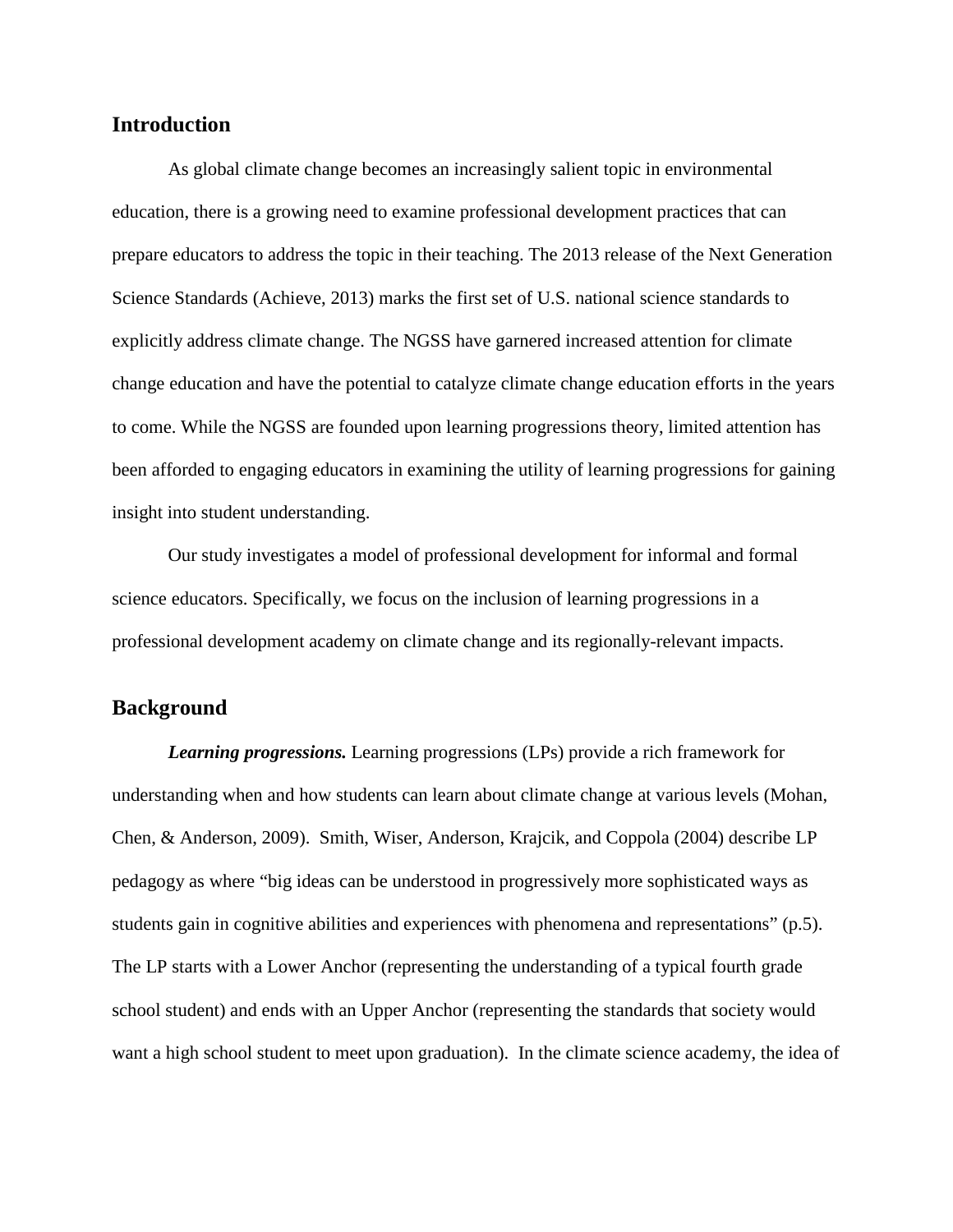learning progressions was presented to participants using the metaphor of the progressively more difficult stages of learning to ride a bike (Figure 1).



Figure 1. "Learning to ride a bike" as a metaphor for explaining to participants the progressively more sophisticated levels of understanding represented in learning progressions.

In our project, we are developing and empirically testing three hypothetical LPs derived from our analysis of the NGSS: sea level rise, extreme weather, and urban heat island effect. We selected these three observable phenomena in the environment as particularly relevant for the diverse geographical regions within the two states in which our work is focused. In developing these LPs, and collaborating with teachers to use them to inform instruction, we seek new insights into the ways in which a regional observations approach to climate change education may influence student learning.

*Regional observations.* Our project addresses climate change education through the lens of regional observations (National Climate Assessment and Development Advisory Committee, 2013), with the goal of supporting learners in constructing explanations about climate change relevant to their own lives and communities. The National Climate Assessment highlights the following regional observations of climate change as significant for our region and coastlines: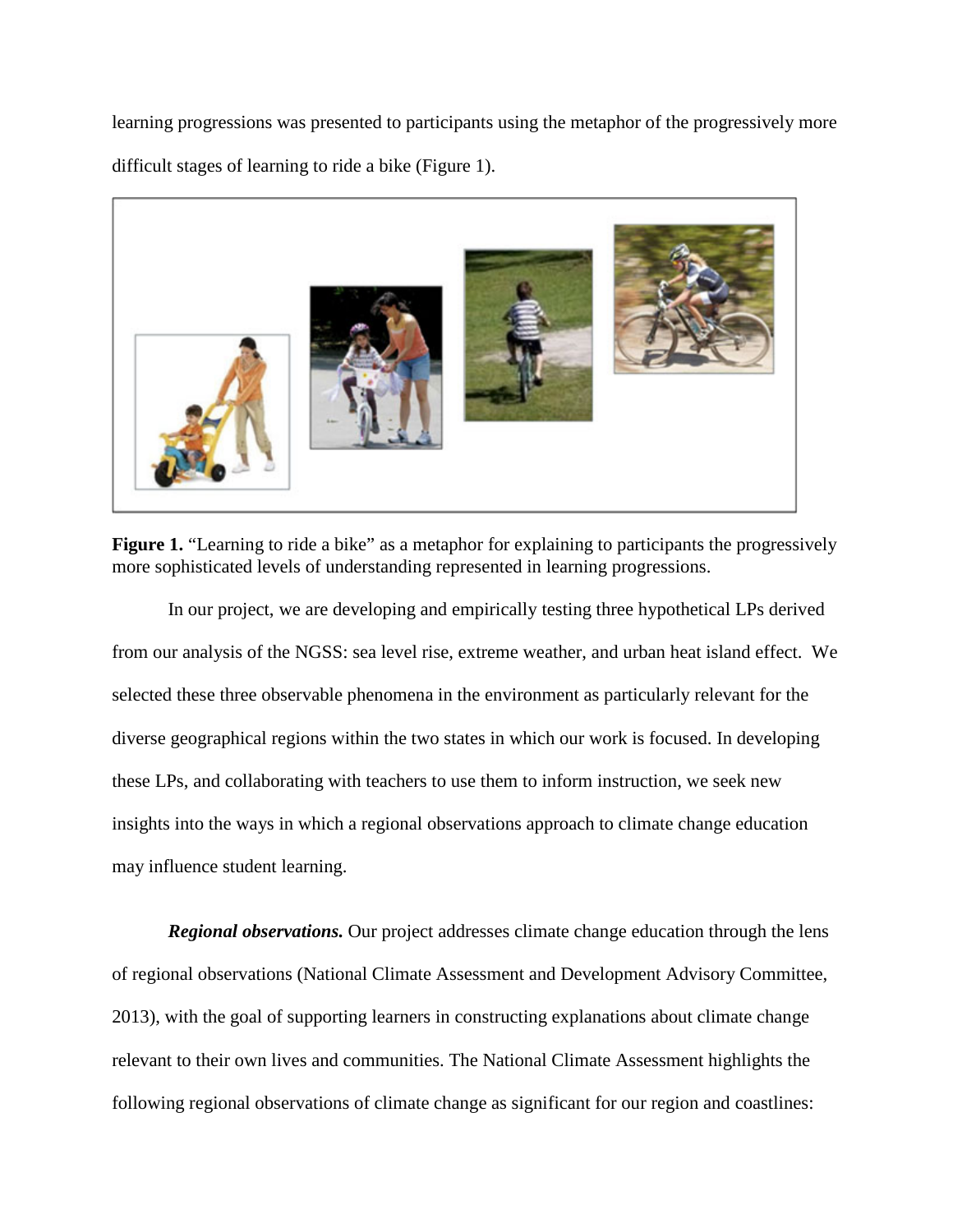- o Northeast: Heat waves, coastal flooding due to sea level rise and storm surge, and river flooding due to more extreme precipitation events
- o Coastal areas: Coastal lifelines, such as water supply infrastructure and evacuation routes, are increasingly vulnerable to higher sea levels and storm surges, inland flooding, and other climate-related changes

This assessment informed our decision-making related to the focal impacts we would present to teachers through our project's professional development efforts.

#### **Research Questions**

In investigating the inclusion of learning progressions in a professional development academy on climate change and its regionally-relevant impacts, we focused on two key questions: (1) How do educators understand learning progressions and see the relevance of learning progressions to their teaching about climate change? and (2) How does a *regional observations* approach to climate change education inform educators' thinking about how they will address climate change in their own teaching?

#### **Context and Participants**

Our study context was a weeklong professional development Climate Science Academy that took place in early summer 2013. The workshop was a component of a larger NSF-funded project, Maryland and Delaware Climate Education, Assessment and Research (MADE CLEAR), which focuses on the implementation of a comprehensive climate change education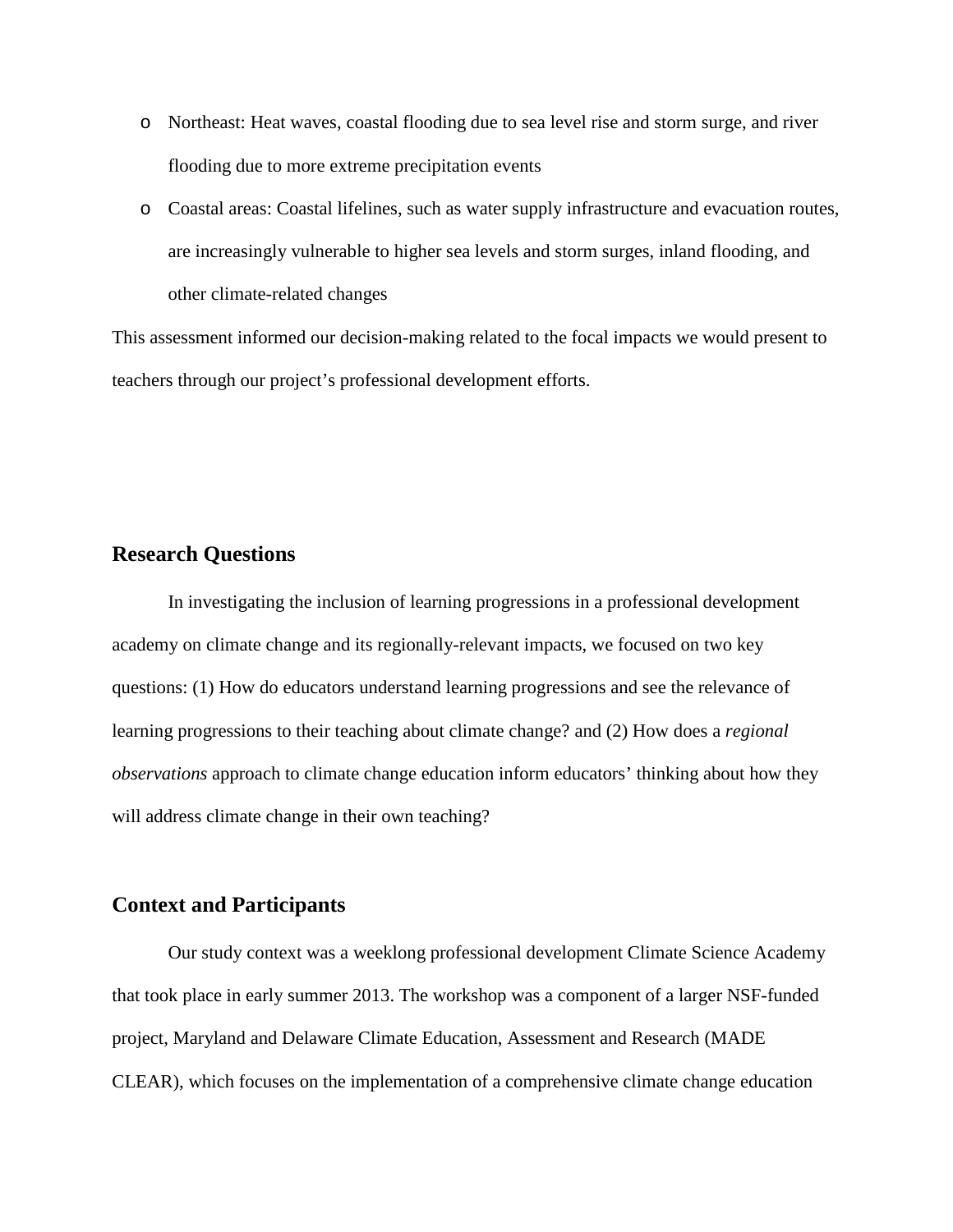plan for our region. Participants ( $N=28$ ) in the academy were middle school (n=16), high school  $(n=6)$ , higher education  $(n=2)$ , and informal science educators  $(n=4)$  from Delaware and Maryland. Throughout the week, climate change content experts and experts in learning theory delivered presentations. Participants engaged with vetted classroom resources related to climate change education, examined NGSS components relevant to climate change, and developed their own climate science learning segments to be implemented in their teaching contexts during the 2013-2014 school year.

Participants were presented with a draft hypothesized learning progression on sea level rise, which is a locally-relevant climate change impact. They utilized the sea level rise learning progression as they developed their learning segments, and were asked to consider collecting information during the coming year about their students' understanding of sea level rise. In this way, teachers would take the role of co-researchers in helping to test and validate the draft hypothesized learning progression.

#### **Methods**

Our primary methods for gaining insight into the research questions entailed the use of a pre-academy and post-academy questionnaire, individual audiotaped interviews with each participant, and analysis of participant-created learning segments developed during the professional development experience.

*Interviews.* We interviewed each participant to gain insight into their understandings of learning progressions and their applicability to climate change education. During the interviews, participants watched two brief video clips, recorded during two of the academy sessions. The purpose of the video clips was to place participants' thinking back into the context of the sessions. Participants then responded to questions regarding their thinking about how learning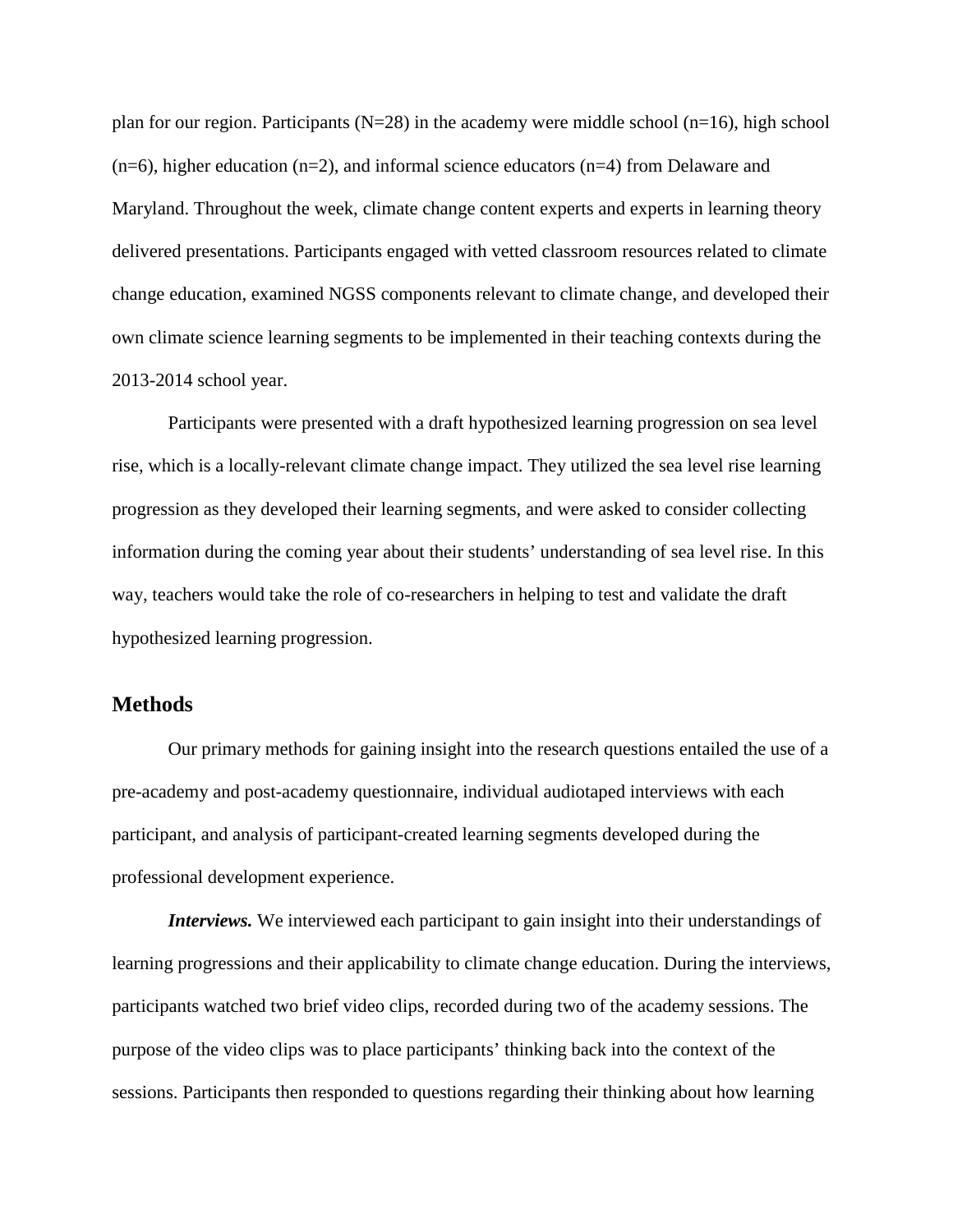progressions could inform their teaching about climate change and its impacts, particularly sea level rise. A sample question was:

*In the videotape selection from the Climate Science Academy:* 

• *(video clip from Sea Level Rise learning progression presentation) What did you*  learn about how learning progressions can guide your teaching about sea level rise, *an example of a locally relevant effect of climate change?*

*Questionnaires.* Before and after the academy, participants completed questionnaires with items related to their perceptions of the climate change topics most relevant to learners in their teaching contexts. These items provided additional insight into our *regional observations* research question. Sample questions included:

- *Does your geographic location influence how you approach teaching about climate change? For example, are certain topics more relevant or interesting for your students based on where they live? Please explain.*
- *Please rank the following three climate change topics according to their relevance to your students (1: most relevant, 3: least relevant).* 
	- o *Sea level rise*
	- o *Extreme weather events*
	- o *Urban heat island effect*
- *Which other climate change topics do you see as relevant to your students? Check all that apply.* 
	- o *Impacts on water systems*
	- o *Impacts on agriculture*
	- o *Impacts on fishing*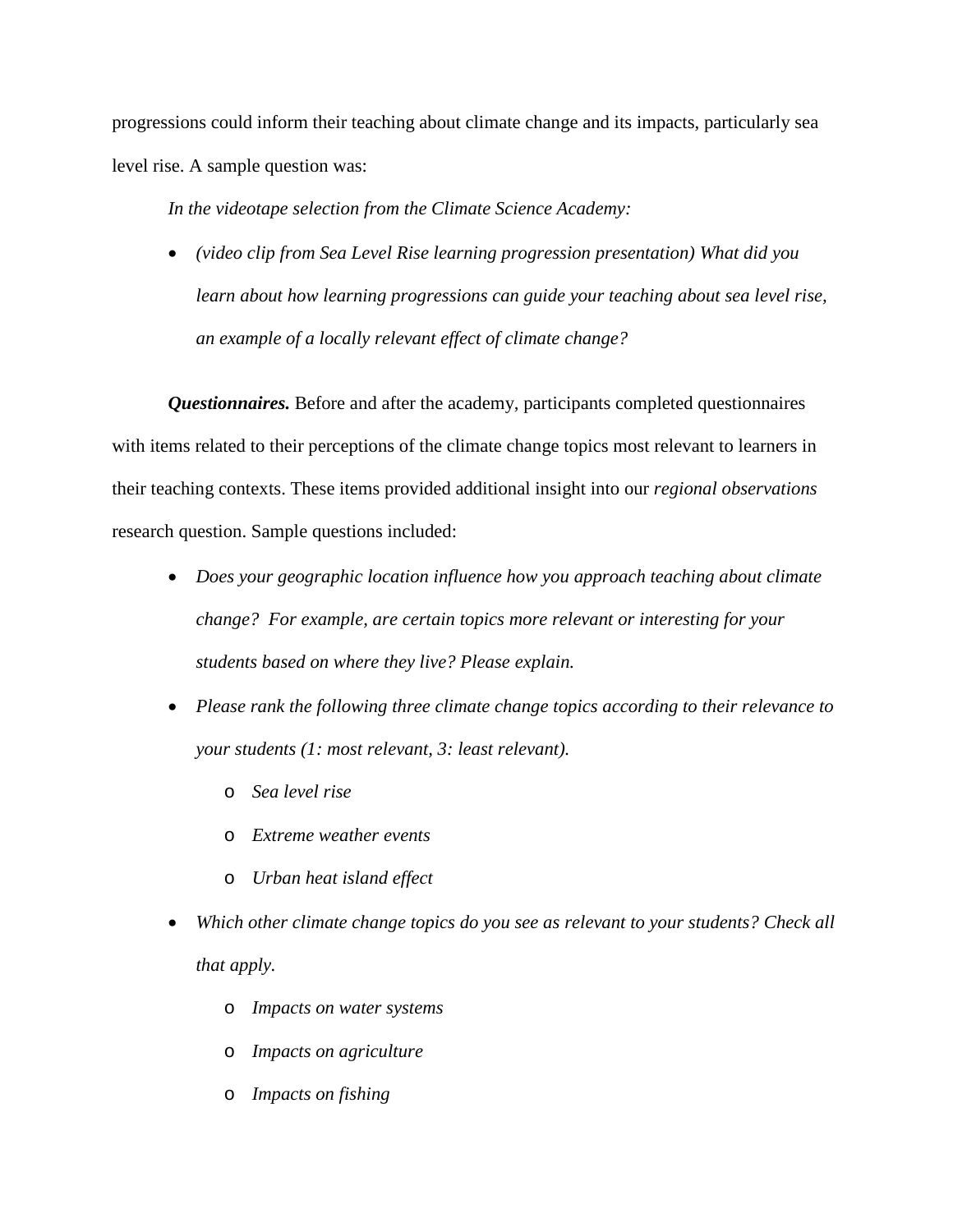- o *Loss of biodiversity*
- o *Impacts on human health*
- o *Other (please list)*

*Learning segments.* The key deliverable for participants in the climate science academy was a 3-5 hour learning segment to be implemented in participants' science teaching context during the coming year. Participants had the option to collaborate with others or to work individually on the learning segment. The parameters around the learning segments were flexible, however participants were asked to incorporate the topic of sea level rise and to use the draft hypothesized sea level rise learning progression to inform their learning segment development.

## **Data**

We report data from three focal participants – an informal science educator, a middle school (formal) science educator, and a pre-service (formal) high school science teacher. We believe these participants' voices are illustrative of diverse science educator perspectives on the utility of learning progressions for informing approaches to climate change education, and on the use of a regional observations approach to framing the topic in their teaching. We note that the participants presented here all provide fairly clear ideas about how learning progressions could inform their teaching. However, because we did ask participants how they each defined "learning progressions", it is difficult to discern whether their ideas about the utility of LPs were based upon conceptions of learning progressions that were similar to one another's and ours.

**Focal participant 1: Marcia (informal science educator).** Marcia is an experienced informal science educator who teaches in an urban park system. She decided to participate in the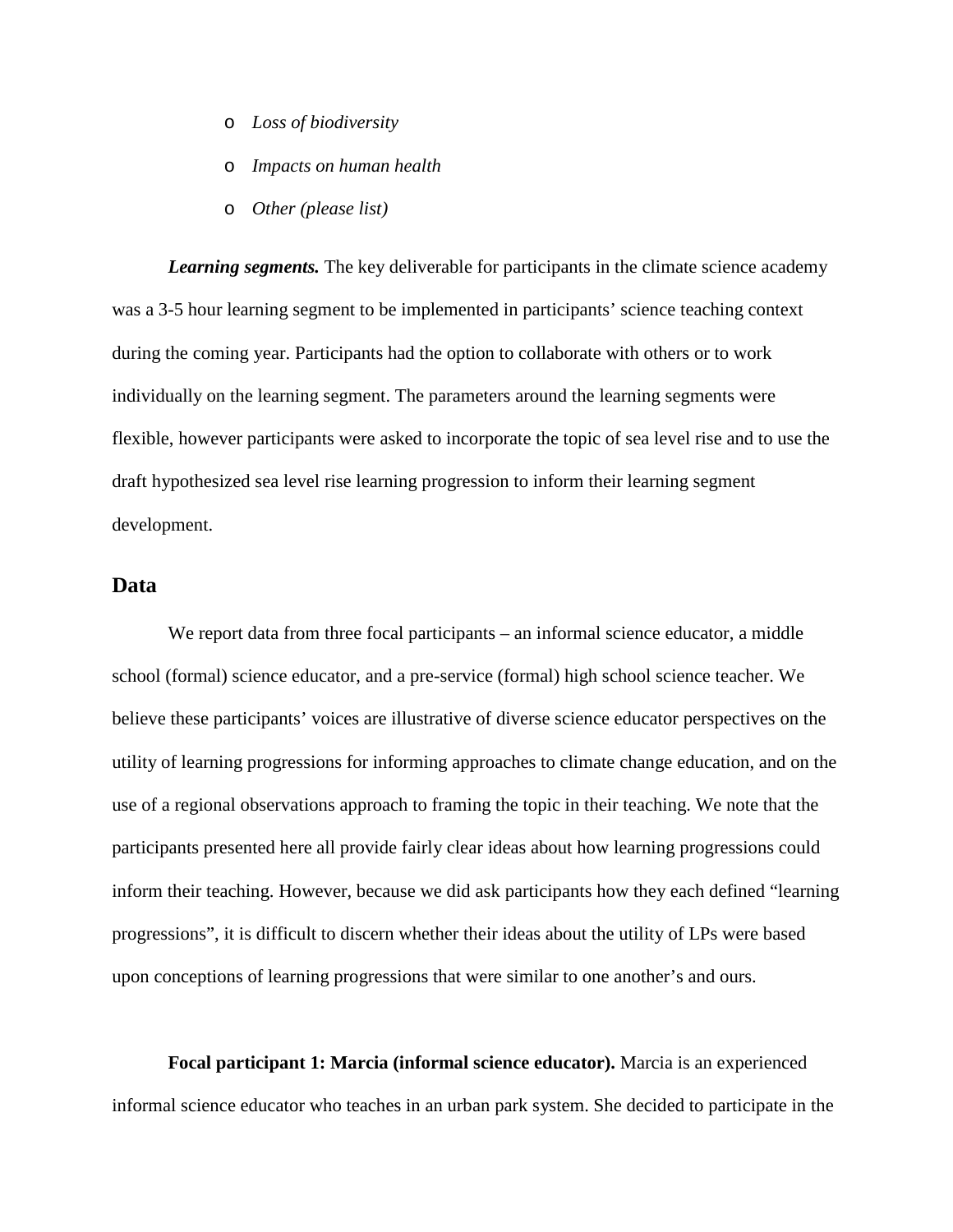professional development academy to improve her own climate science knowledge and learn about current climate change education initiatives for formal and informal science educators. Though the informal science education programs that Marcia was already teaching were focused primarily on water and energy (not specifically on climate change), she believed that the programs could provide a context for students to better understand the issue of climate change.

When asked about the utility of learning progressions for her work, Marcia stated that she envisioned herself using learning progressions to identify "targets for learning" in the informal science education programs she develops. She saw linkages between learning progressions and assessment, and emphasized the importance of connecting her programs to science standards (participants had engaged in a session that demonstrated the connections between the draft hypothesized learning progression on sea level rise and the Next Generation Science Standards). She also reflected on her role as a learner in the Climate Science Academy, and her own level of climate change content understanding in terms of learning progressions:

*"I would say that was pretty 'Level 2' when I started in terms of a lot of the science of it. There's a lot of content knowledge in this academy that gave us direct, focused time to build some skills… So [I'm] getting an idea of what this learning progression process is all about."* (Interview)

Marcia felt that, having gained new content understandings herself, it would take time to process the information before she could fully apply it to her science teaching, stating "It may take more than the last couple of days for me to internalize it or understand it enough to implement it" (Interview).

In response to teaching climate change with a focus on regional observations, Marcia expressed support, stating, "I'm teaching about my [local park], it's kind of like the fundamentals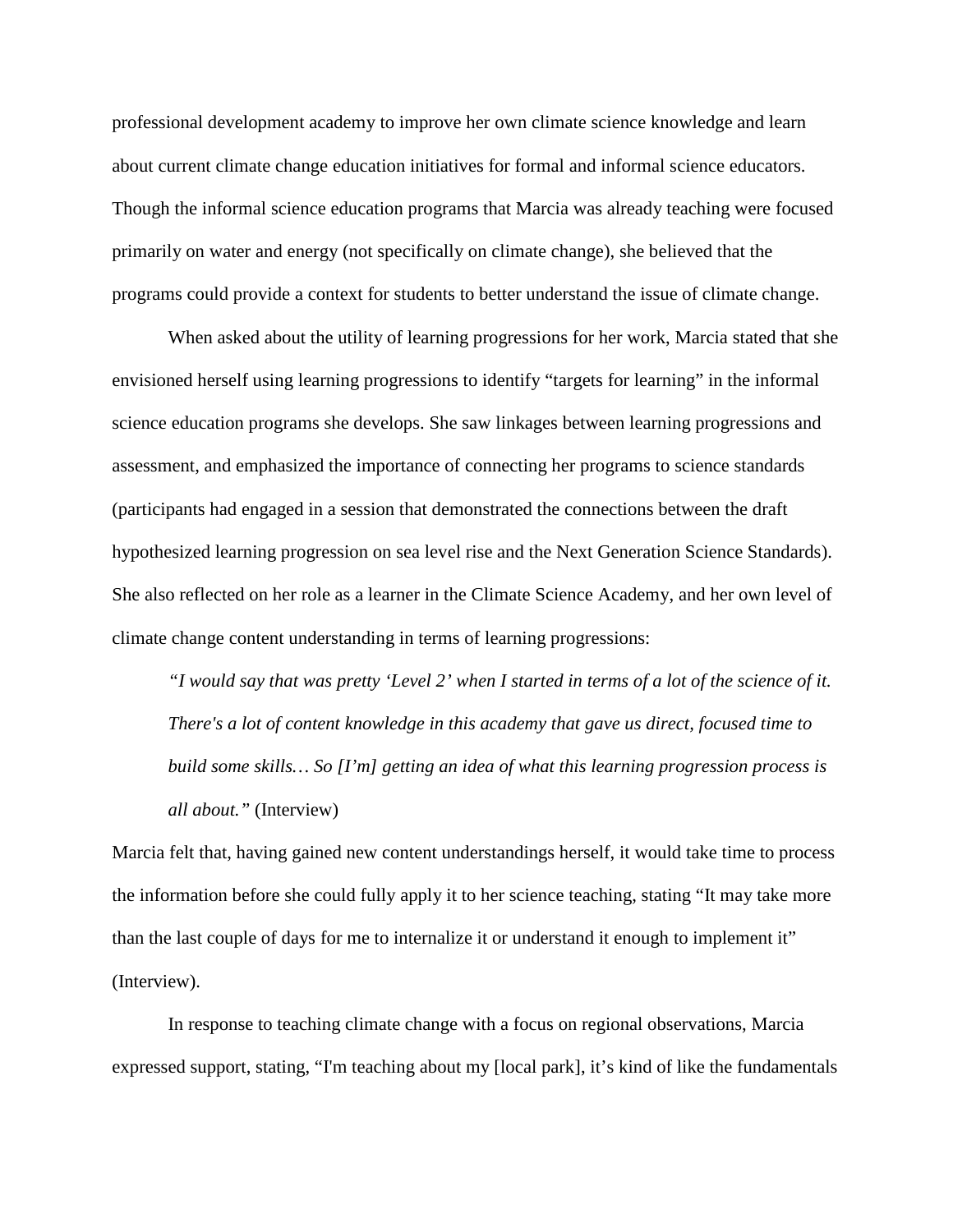of what I do… Locally is always how I do my education" (Interview). She also saw highlighting the local impacts of climate change as a way to make a case for the importance of teaching about the topic. Marcia believed that impacts on water systems and fishing, as well as loss of biodiversity, were climate change topics especially relevant to her teaching context. She viewed public understanding of climate change in her state as primarily focused on sea level rise, although she believed that some people might not fully recognize the connection between sea level rise and the urban community where she worked.

Marcia hoped that she would be able to create successful and positive climate change education experiences through collaboration with other formal and informal science educators. At the academy, she developed her learning segment in partnership with two high school science teachers from her state, Christine (a pre-service teacher) and Patricia (an experienced teacher). Marcia planned to visit these teachers and co-teach a classroom-based program on the properties of water, including thermal expansion, and implications for sea level rise. This experience would be followed up with a field-based experience in which students would complete a GPS scavenger hunt to investigate the impact of sea level rise on local ecological systems. Students would also complete a mapping activity to predict sea level rise in the next 50 and 100 years. Marcia stated,

*"My hope was that… I would be in on the ground floor of creating a climate change program that involved both in-school and in-field experiences. The amazing part of this short week is that not only do I have that for the future, I have that for now"* (Interview).

**Focal participant 2: Christine (pre-service high school science teacher).** Christine is a recent graduate of a teacher preparation program in secondary science education. She had received a job offer to teach high school chemistry at an urban independent school, which she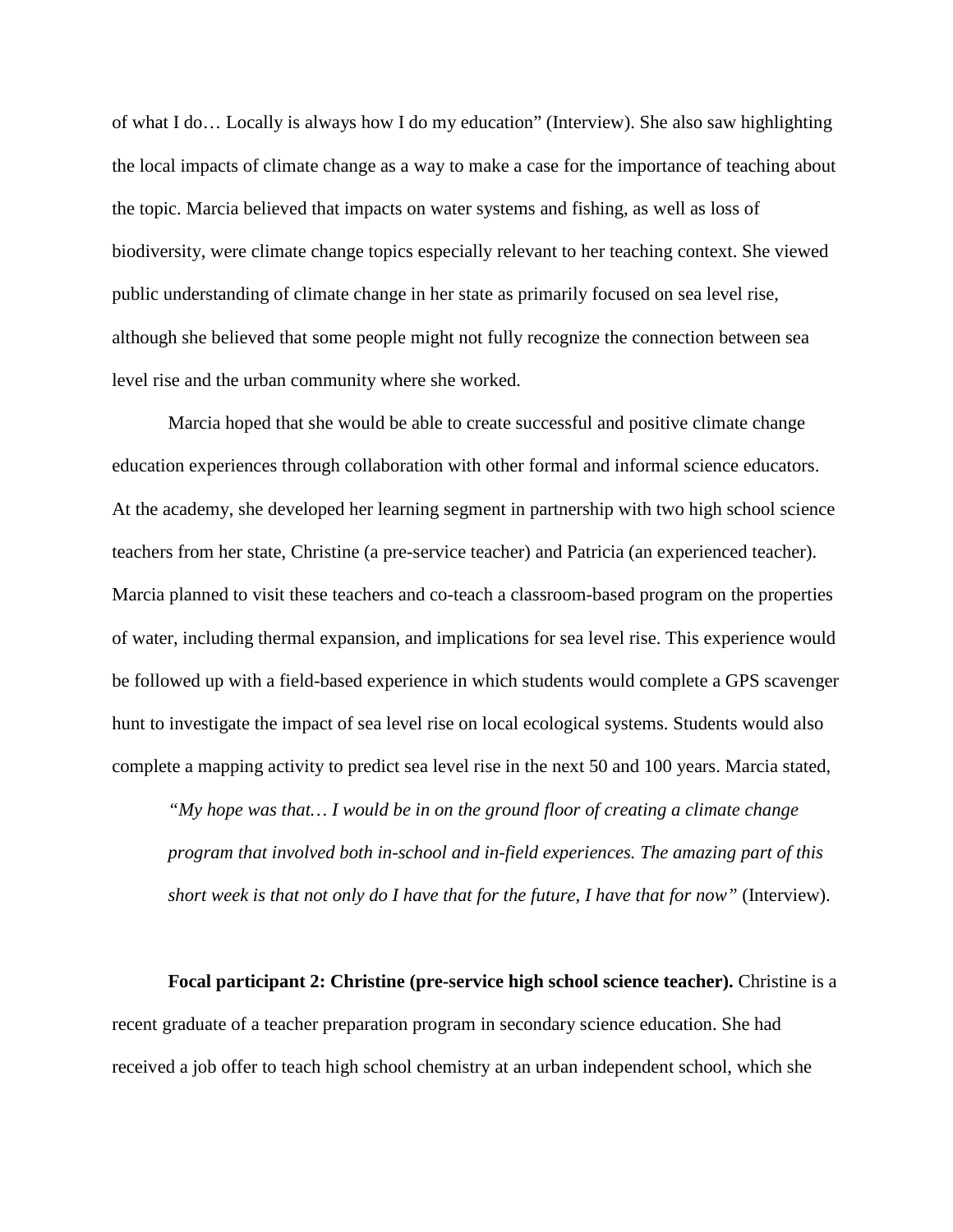would begin at the end of the summer in which the climate science academy took place. Christine had decided to attend the academy to gain ideas she could use in the classroom, especially since her school offered great flexibility in how she planned the courses she would teach.

When asked about the utility of learning progressions for her teaching, Christine stated, *"Personally, I don't think there's a way to teach science without having learning progressions. Especially in my area where everything builds on itself… in order to go on to the next topic you have to have that learning progression, you have to have gained that knowledge. So I'm always seeing my kids grow from level to level as we go through the topics"* (Interview).

She believed that in science, students needed to establish a "baseline" understanding of certain fundamental concepts, which they could continuously build upon and expand. Christine emphasized the use of questions "to help them progress through" and the importance of making connections between abstract topics (e.g., thermal expansion) and the real world (e.g., local environment).

Christine appeared to see value in teaching about climate change through a regional observations approach, stating,

*"Having it as something where they can go out and see it and map it… is really just going to solidify that. They get to that final level of thinking and it hits home for them. Especially going out and seeing it and playing with any of the simulations and seeing like, wow, I go to Bethany Beach every summer, like that's where I stay…"* (Interview).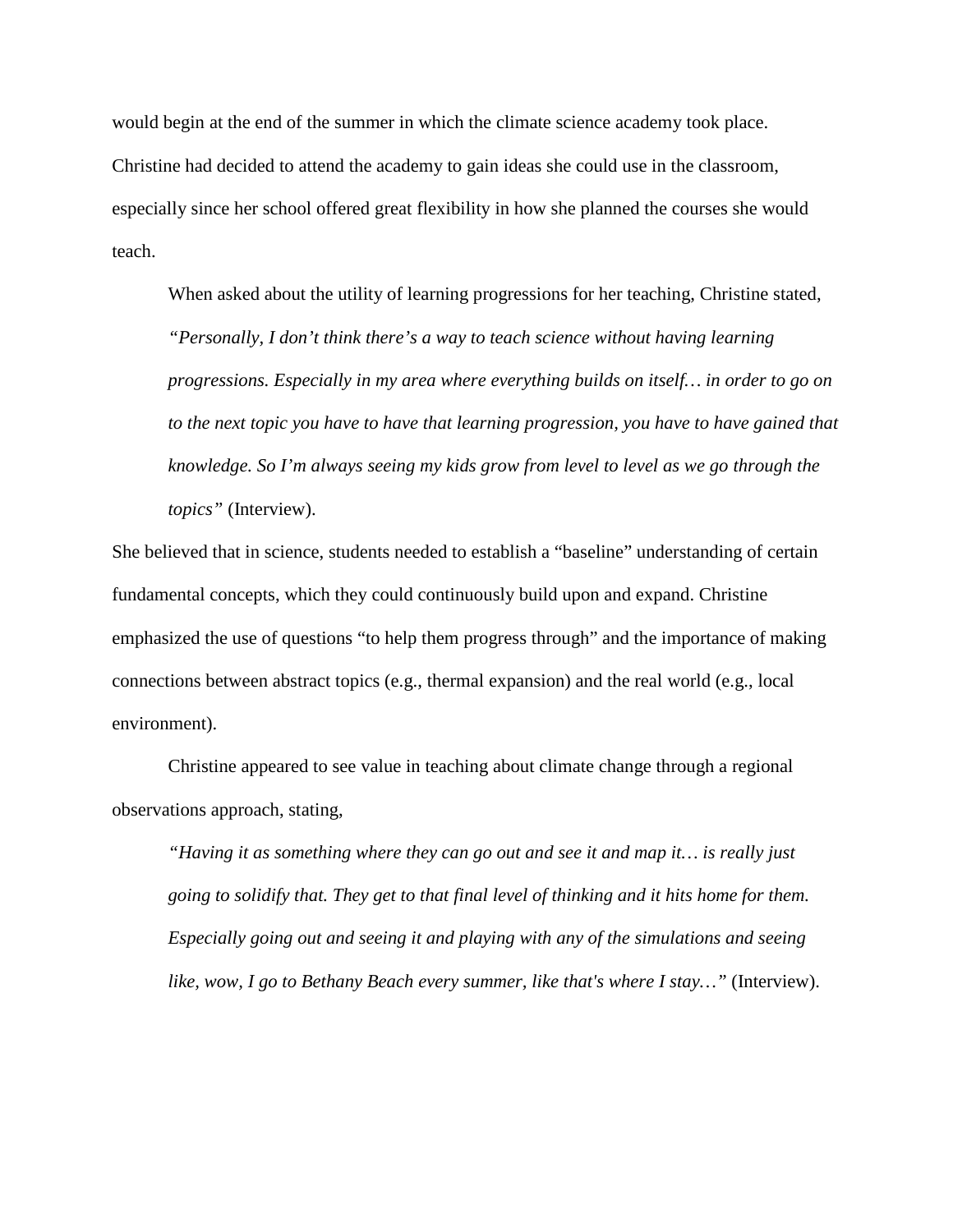She talked about the importance of making science personal for students and helping them to see the relevance of topics, such as sea level rise, to their own lives. She lamented her prior teaching experiences in which students had not seen science learning as relevant:

*"At the end of the year they're like, we don't understand why we learn this, this, and this, and it kills me, but I was always like "Because we have to.' But if they came at the end and they linked everything together and realized why we did it? I just I think that would be awesome"* (Interview).

She emphasized the importance of seeing climate change impacts firsthand through field experiences in order to get the concepts to "hit home" for students. In addition to sea level rise, she saw impacts on water systems and fishing, as well as impacts on human health as aspects of climate change especially relevant to her students.

In developing her learning segment, Christine collaborated with Marcia (an informal science educator) and Patricia (an experienced high school science teacher from a different part of her state). Among the activities they designed were opportunities for students from two different areas of the state to share predictions and findings with one another related to water chemistry tests, as well as potential implications of sea level rise for local bodies of water. In describing the chemistry content infused in her learning segment, Christine stated,

*"The second that they start learning about how everything gets excited when it's warming… if they know that thermal expansion does this to water, they connect that with global warming, they are going to [understand that] sea level is going to rise. It's amazing how much that they can put stuff together"* (Interview).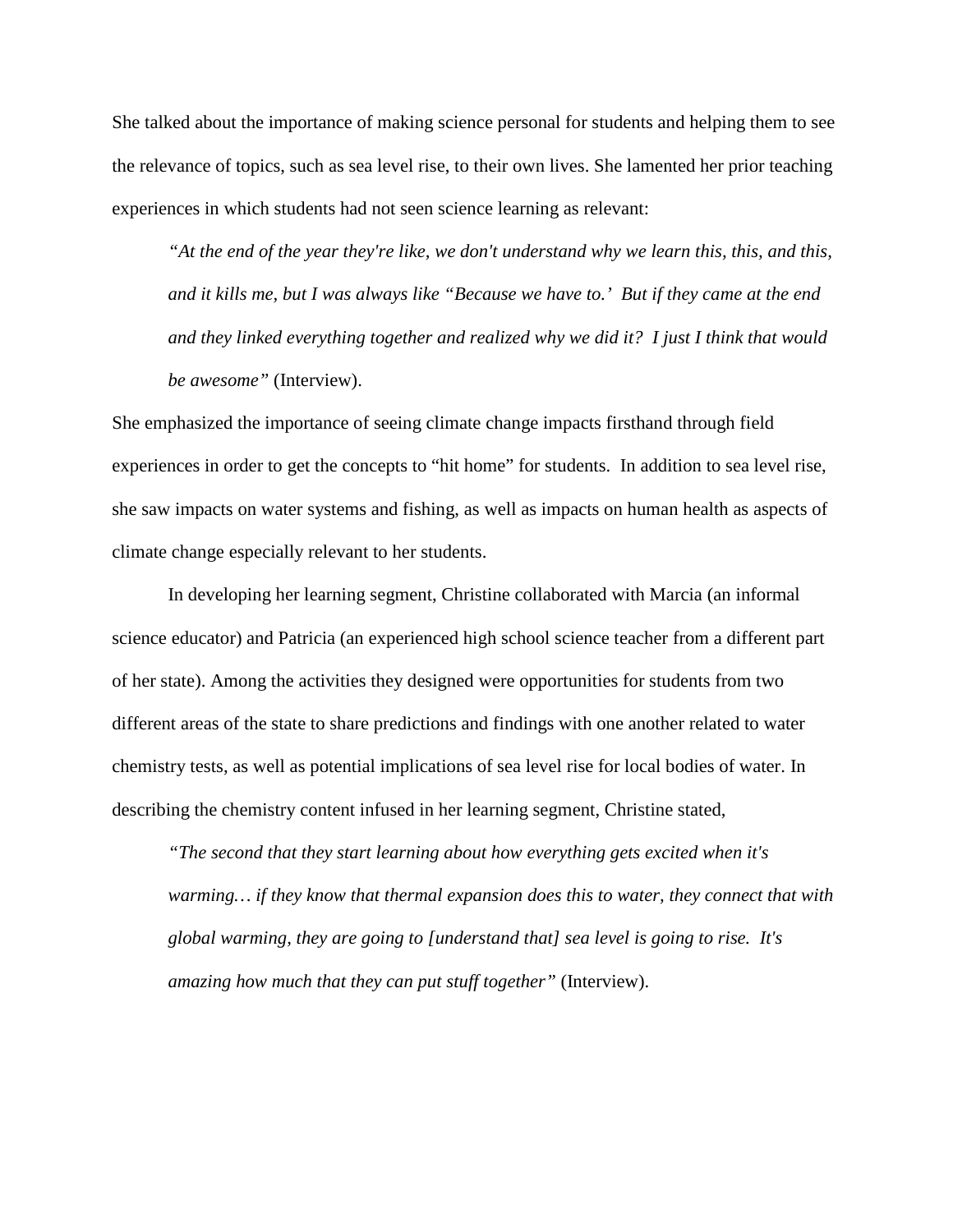**Focal participant 3: Michael (experienced middle school science teacher).** Michael is an experienced middle school science teacher working in a suburban public school. He was interested in the climate science academy because he sees climate change as an issue that is "likely to impact our world and our students for the foreseeable future" and because he wanted to "be part of the planning for changing how we (teachers) approach it" (Interview).

Michael viewed learning progressions as a way to think about where "students are at", emphasizing that "we have to be cognizant that students come from a variety of levels". He suggested that learning progressions allow teachers to look at students "more as individual learners, or a group of learners, at a place" and then try to "move them along" to a higher level of understanding. He noted that initially, many students can be expected to "be lower on that scale of progression", and at higher levels, he would expect to see fewer students. Michael cautioned that "your 'Level 4's, the kids that have already made it through the progression" are often the students who are most vocal and participatory in class. Therefore, it is important for the teacher to recognize that "there may be very many students at that much lower level". Michael appeared to think about the idea of learning progressions using the metaphor presented in the academy of the progressive stages of learning to ride a bike (Figure 1). When students come to the classroom with limited prior knowledge or experience with a topic, he saw value in

*"Slowing down and focusing on bringing that level on that tricycle up to the training wheels, up to the exploration, and then finally being the leader… You really have to be careful about pushing that tricycle too fast, or taking the training wheels off and forgetting your helmet, and those different subtleties about riding a bike."* (Interview).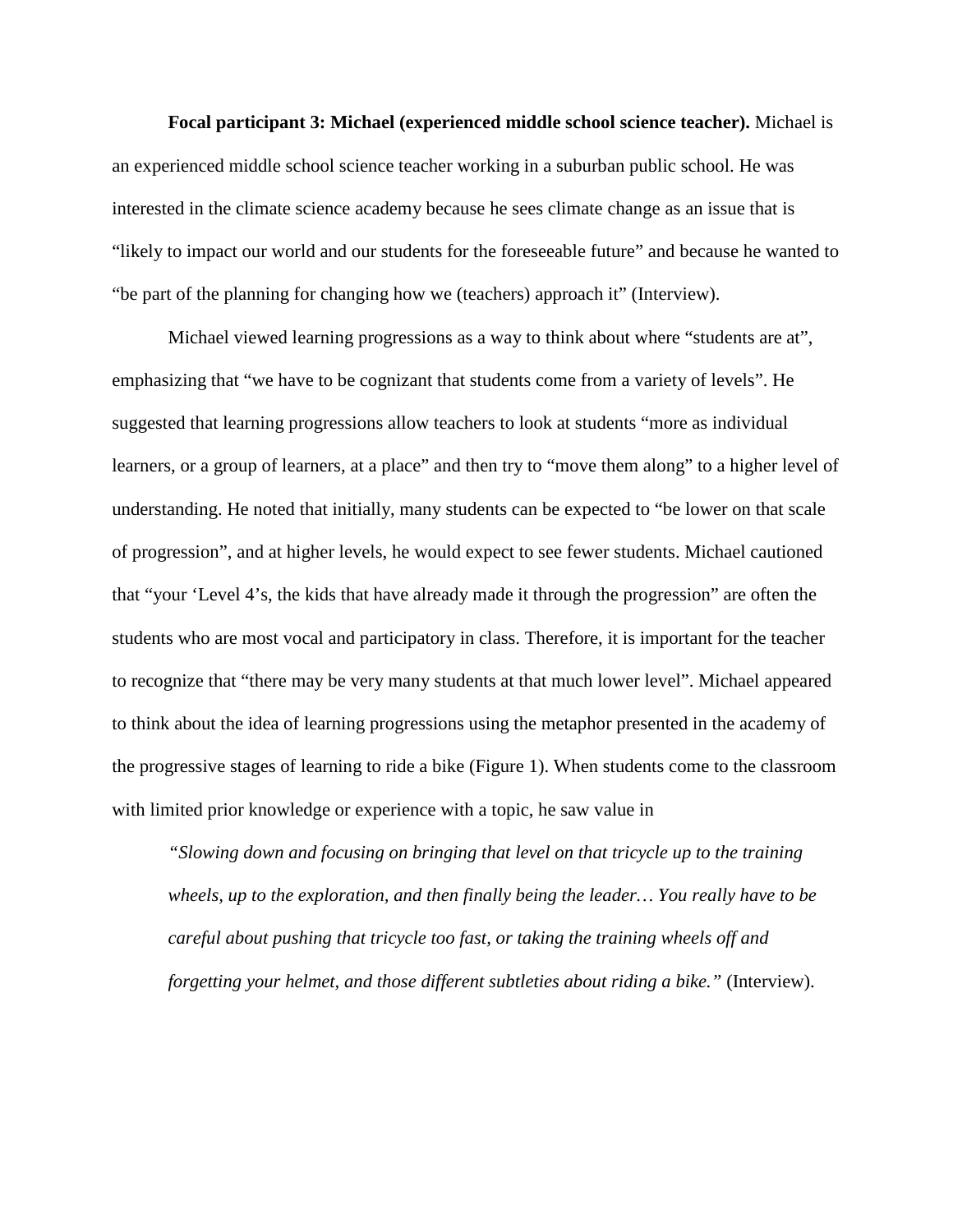In response to the idea of the regional observations approach to teaching about climate change, Michael questioned whether his students would have much personal connection or prior experiences related to the topic. He stated that,

*"In talking about global climate change, you really have to keep that in mind… many students may not have had much interaction with that. And what little interaction they had may have been very highly directed. And it could have been directed through several different ways, it could have been directed through media, their own personal experiences and conversations with people, lay people, scientists, whoever it is… You can't assume that the kids have a strong background in climate science. We can't assume that they understand what global climate change means. We can't necessarily assume that they've heard anything about it. Or that they understand the process at all."* (Interview)

Michael also noted that the suburban environment in which he taught did not "lend itself well to field experiences that could enhance the way students look at the impacts of climate change" (Interview). With that said, he did view extreme weather events, impacts on water systems, loss of biodiversity, and impacts on human health as aspects of climate change that were relevant to his students.

Michael developed a learning segment that involved students in investigations of the connection between carbon emissions and global warming, thermal expansion of ocean water and ice melt as results of global warming leading to sea level rise, and sea level rise predictions for the East Coast of the U.S. The culminating activity would involve students using maps they created showing their coastline under varying sea level rise scenarios. They would use this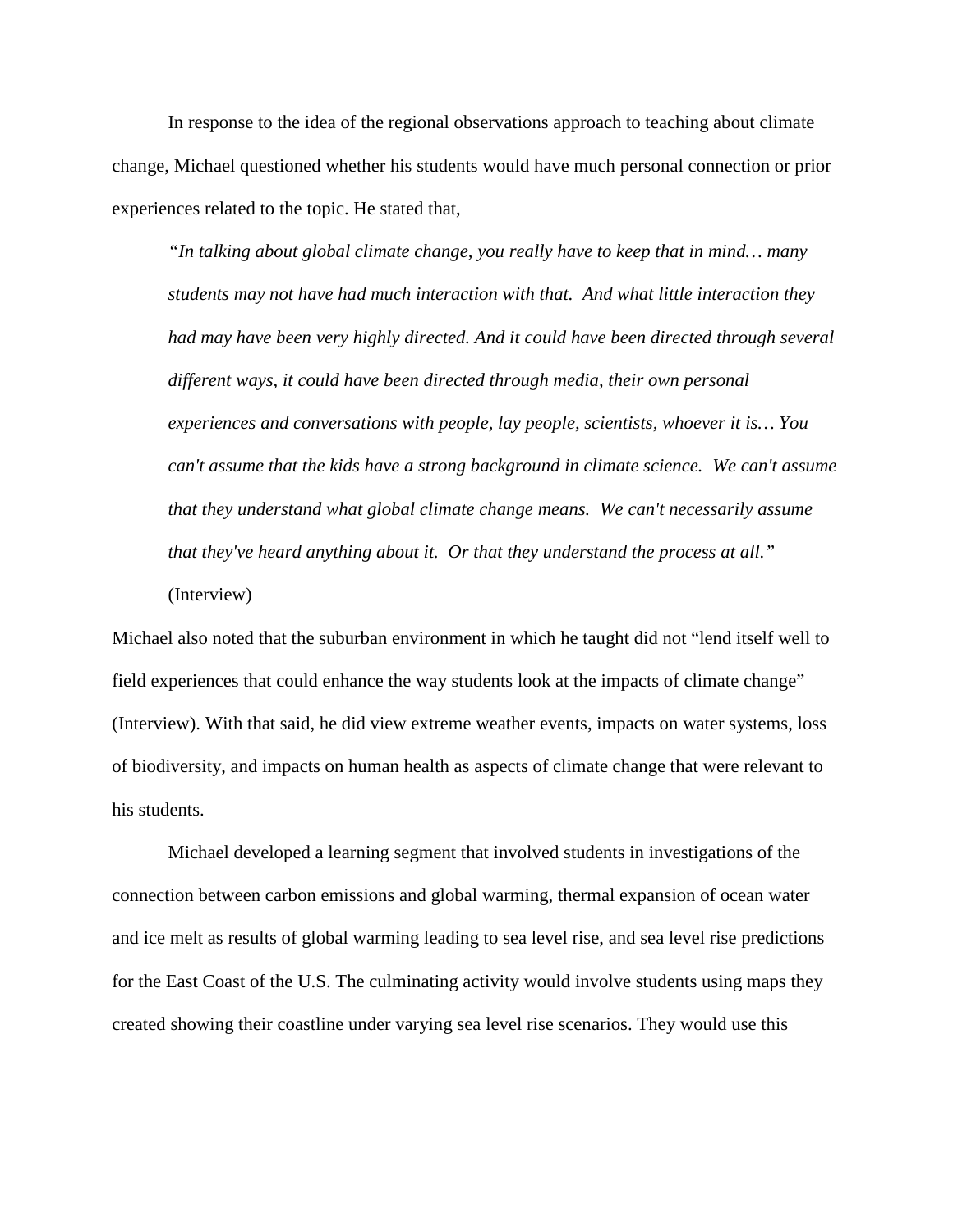information as they worked to design solutions that address the impacts of sea level rise on human populations and ecosystems in their region.

#### **Discussion**

We are engaged in ongoing analysis of data provided by the full cohort of participants in the professional development academy, including the three focal participants. Here we discuss some preliminary findings gleaned from the data presented here. We note that analysis of the full set of data collected may impact our final report of the study. The three focal participants illustrate two key points related to our research questions. First, participants, by specialization (e.g., informal and formal) and experience, conceptualized learning progressions in a variety of ways. Second, teaching context (e.g. urban, suburban) may inform participants' thinking about the use of a regional observations approach to climate change education.

We observed that integrating learning progressions into professional development on climate change afforded a number of benefits and challenges. While many participants stated that they viewed learning progressions as useful to their thinking about how they could address climate change, as suggested by our focal participants' responses, it appeared that participants may have had a range of ideas about the definition and purpose of a learning progression. For example, Marcia's conception of learning progressions included some ideas related to curriculum planning ("targets for learning"), which may suggest a view of a learning progression as serving a similar purpose to science standards. Christine's statements about learning progressions sometimes suggested that she saw them as offering a way to represent students' processes of building on prior knowledge, and at other times suggested that she saw them as similar to a science unit plan (for example, she stated that the culminating activity in her learning segment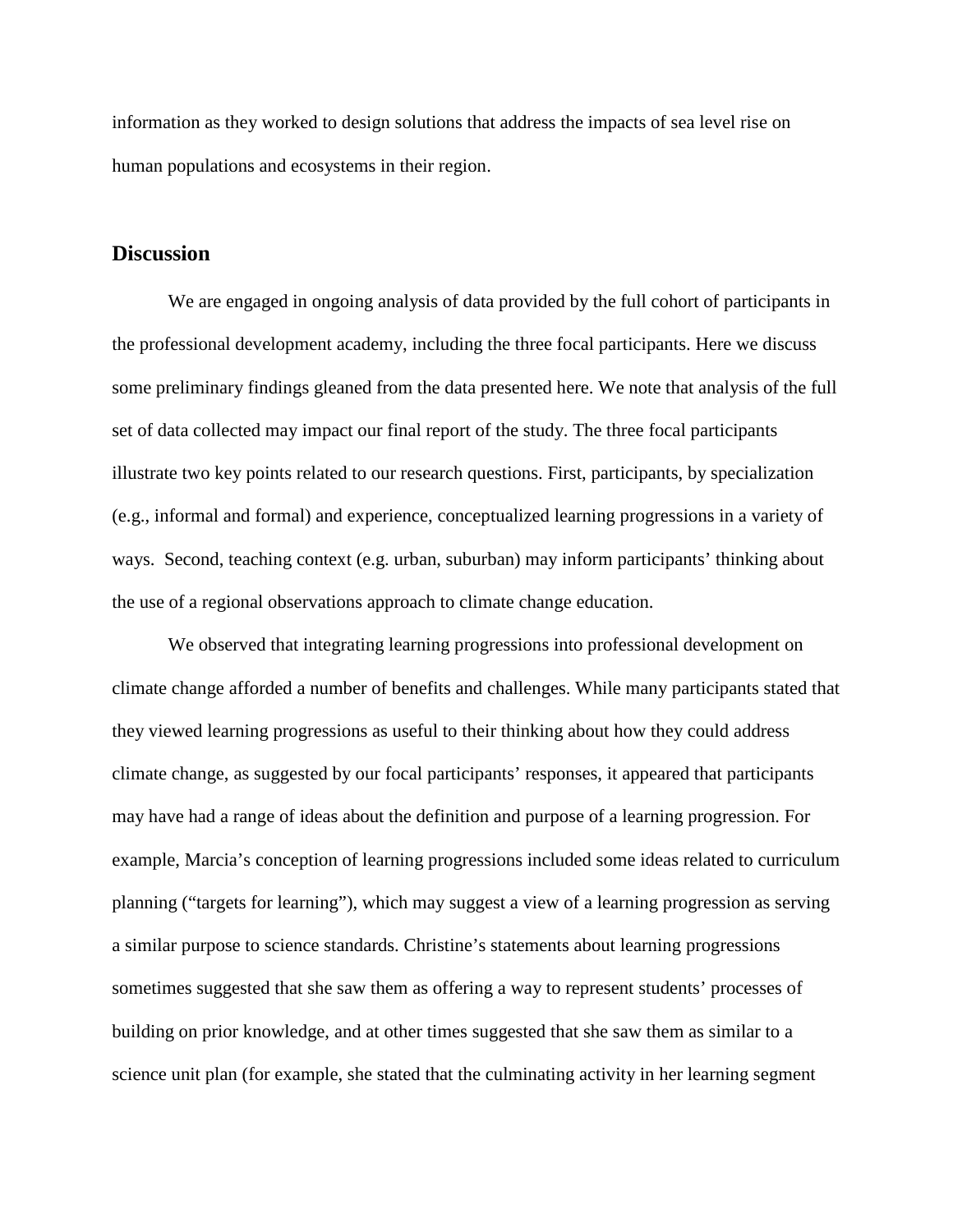would take students "back to the [location] where they began this learning progression"). In Michael's view, learning progressions offered a way to assess individual students' conceptual understandings, providing teachers with information about how to approach instruction. Other participants, not discussed in detail here, likened learning progressions to other familiar pedagogical concepts such as scaffolding student learning, or "breaking things down into simple steps" (Interview). These differing conceptions of learning progressions emphasize that participants each appeared to interpret learning progressions theory in their own ways and for their own purposes, and raise questions about how best to present learning progressions theory to science educators.

Benefits of including learning progressions in this professional development experience included introducing science educators to a current learning theory of interest to their field. With the Next Generation Science Standards developed from a learning progressions perspective, a better understanding of this theoretical perspective may help both formal and informal science educators participate in current conversations within the wider science education community. The idea of learning progressions may encourage teachers to engage in formative assessment to understand students' thinking, and may lead to better analysis of student data for instructional design and decision-making. This notion was evident in responses like Michael's, when he stated that teachers needed to be highly cognizant of where "students were at". Finally, learning progressions provided a new lens through which some participants were able to reflect on their own understandings. This was evident in comments like Marcia's, when she stated that she was "pretty Level 2" when she started the climate science academy.

The infusion of a learning progressions perspective into the climate science academy also presented a number of challenges. As stated previously, participants took up the concept in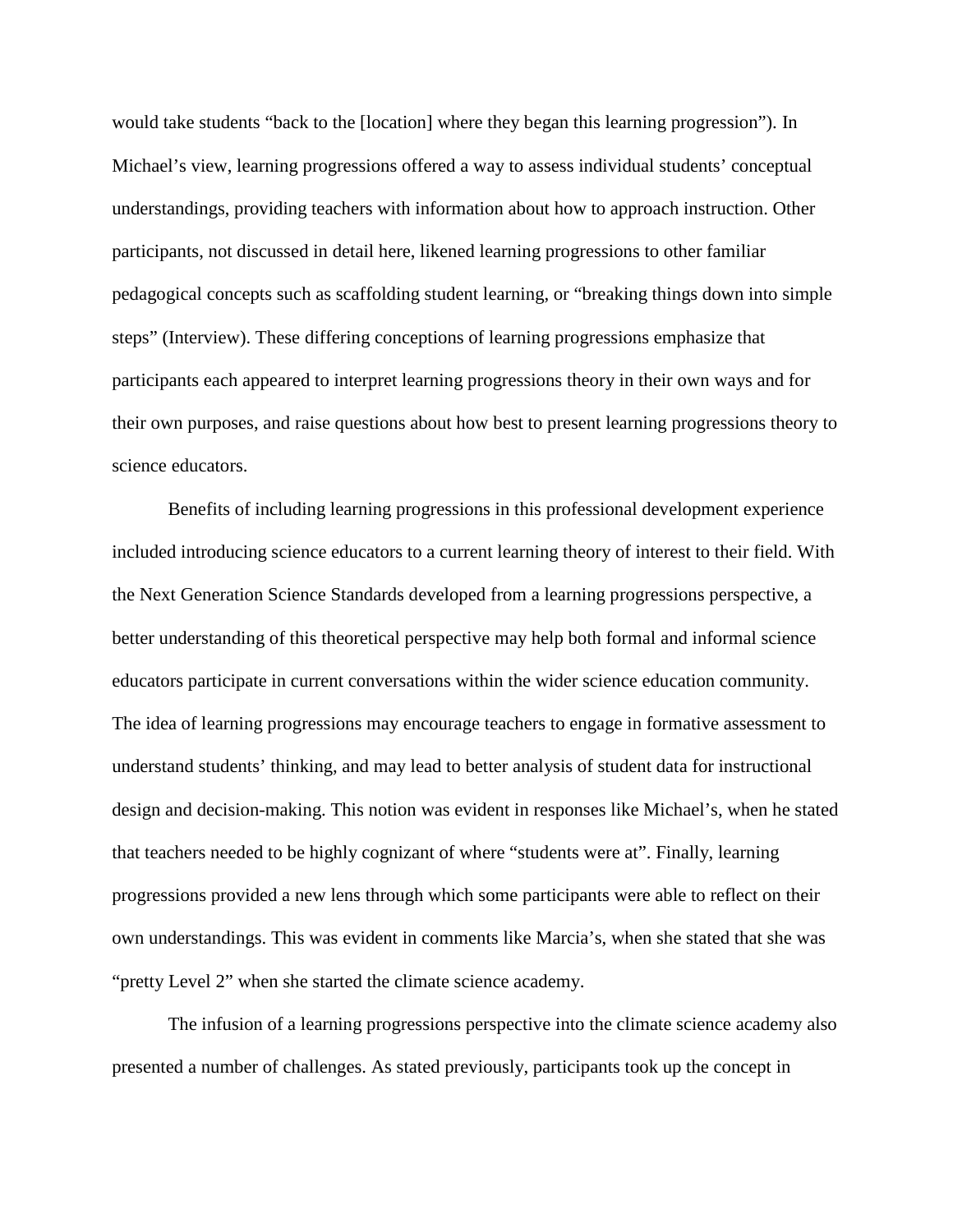different ways, some of which conflated learning progressions with other educational or pedagogical notions such as scope and sequence, spiral curriculum, and curriculum standards. We believe this could be a product of teachers' efforts to assimilate a new idea into their diverse existing conceptions of their own science teaching practices, as well as our own decision-making about how to present the concept. Another challenging area was the emphasis of learning progressions theory on formative assessment, in contrast to the emphasis of many teaching contexts on summative assessment. Teaching with learning progressions in mind would require educators to be continuously seeking to understand their students' thinking throughout their engagement with a topic. This raises a final challenge of moving from a learning progressions theory of learning to a teaching progressions approach to participants' classroom practice. Many questions remain related to how participants will be able to use their conceptions of learning progressions to inform their science teaching pedagogy.

Related to the regional observations approach to teaching about climate change, we also observed variation in participants' responses. Notably, for our informal science educator focal participant (Marcia), a regional observations approach was well aligned to the ways in which she was already teaching. Through engaging students in field experiences in the park environment, she was already accustomed to encouraging learners to make observations about their surroundings. While these types of experiences may be more challenging to facilitate in formal science education settings, the partnership between Marcia and Christine exemplifies the potential value of collaboration between formal and informal science educators in teaching climate change using a regional observations approach. We also noted participants' use of technology in engaging students in making sense of regional observations of climate change. An example of this was the dimension of Michael's learning segment that had students creating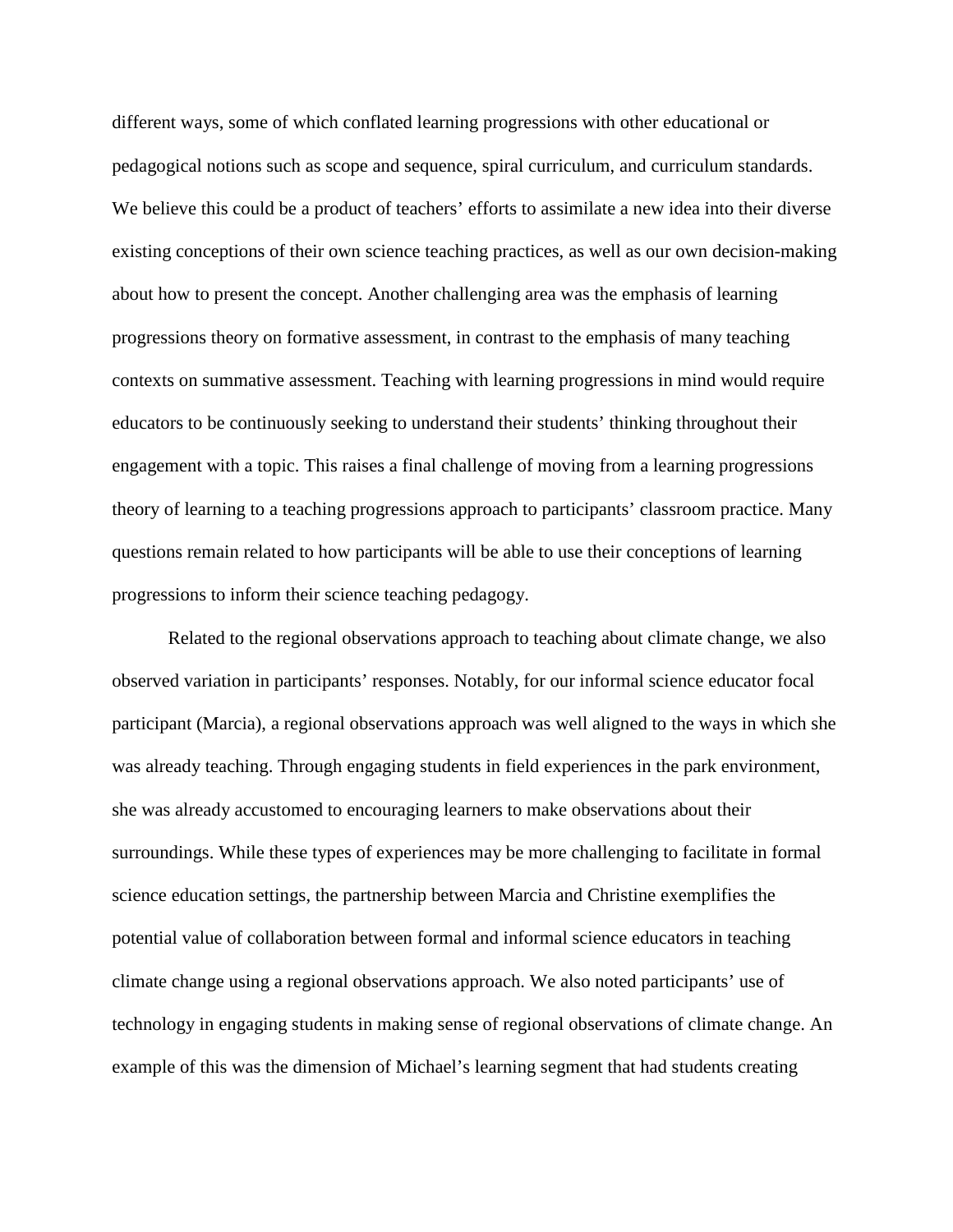maps of future sea level rise based upon their learning through web-based simulations (similar to an online sea level rise activity<sup>[1](#page-16-0)</sup> modeled at the academy).

We noted that although participants were teaching in the same geographic region of the U.S., they did not all view the same regional observations of climate change as relevant for their learners. For example, in ranking the issues of sea level rise, extreme weather events, and urban heat island effect according to their relevance to students, each focal participant selected a different order. Marcia (urban setting) and Michael (suburban setting) both chose extreme weather events as most relevant, while Christine (urban setting) chose sea level rise as most relevant. They had many similarities in terms of the other climate change impacts they viewed as relevant to their students, however, with all three focal participants selecting "impacts on water systems" and two selecting "impacts on fishing", "loss of biodiversity", and "impacts on human health". This raises the point that as teachers in the same region engage in professional development highlighting regional observations relevant to their geographic region of the U.S., they may prioritize varying regional observations of climate change differently. This may potentially relate to differences in the specific contexts in which they work, or simply differences in teachers' perceptions of which issues would be viewed as most pressing in their communities.

## **Future Directions**

In the future, our project will build on these preliminary understandings of the ways in which educators understand learning progressions and see the relevance of learning progressions to their teaching about climate change, and how a *regional observations* approach to climate change education informs educators' thinking about how they will address climate change. We

<span id="page-16-0"></span><sup>1</sup> <http://www.climateedresearch.org/EDCI372/>